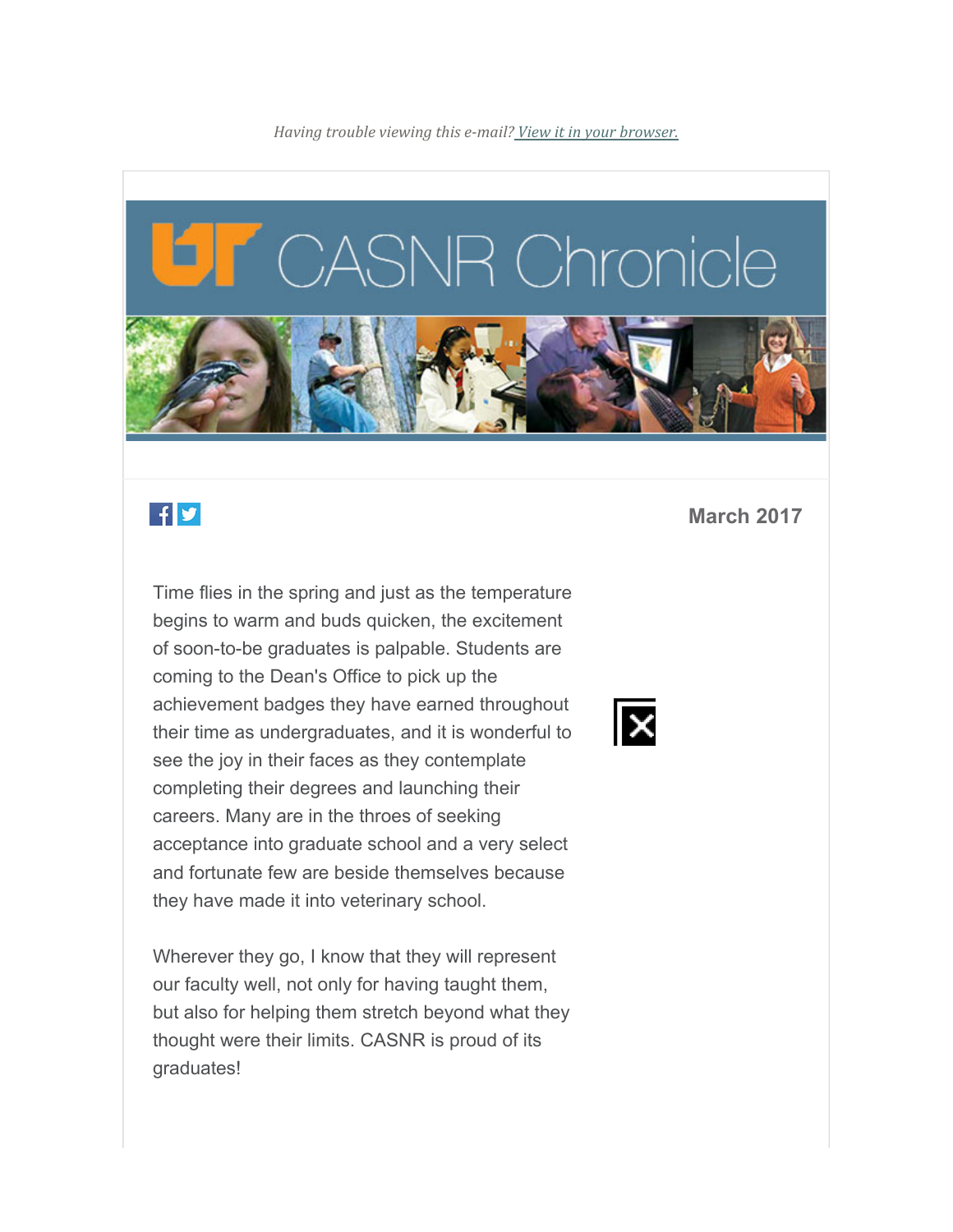Caula A. ByC

Caula A. Beyl, Dean

**CASNR's Advising Model Prepares Students to Excel** 



#### *From Brent Lamons, CASNR Director of Advising*

Many exciting things are going on behind the scenes concerning our students' success! CASNR adheres to and practices a very holistic model of student success, support, and service. At its center is our faculty advising model, something that we are justifiably proud of and which undoubtedly contributes to the excellent retention, graduation, and placement of our students. Relationships with faculty built upon mentorship, good advising, great teaching, and professional development contribute to this, and in the coming months we will further enhance the college's commitment to student success and development as we add three Student Success Advisors. Learn how they will contribute, plus more here.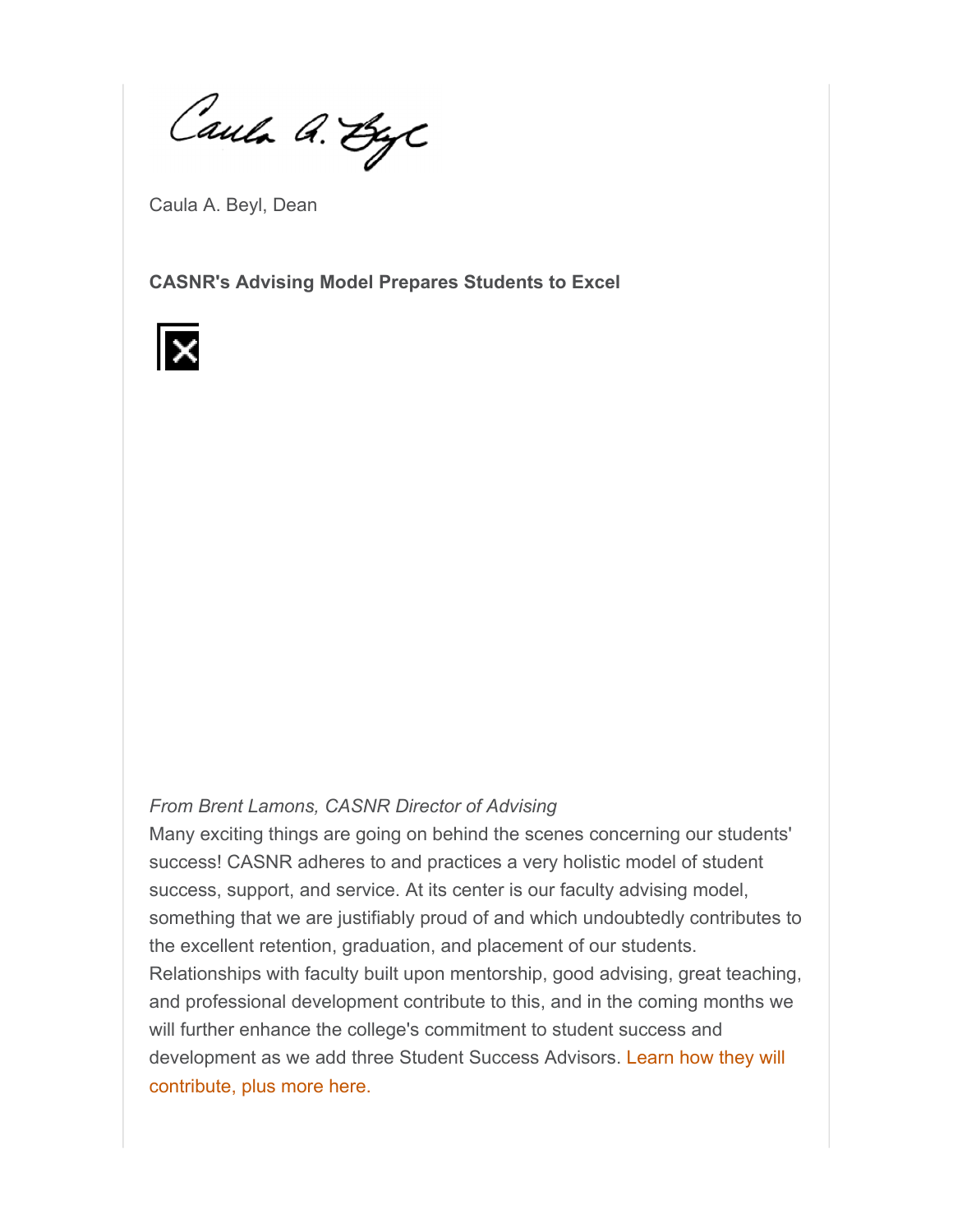**Our Distinguished New Herbert Scholars Program**



The CASNR Dean's Office is very proud to announce we are home to the newly created Herbert Scholars Program. UT alumni James and Judi Herbert established this impressive professional development program to enable five to eight CASNR undergraduates to fully engage in outstanding summer hands-on learning experiences without the burden of personal financial obligations. Herbert Scholars will use those experiences to lay a strong foundation for future success as leaders in the agricultural and natural resources industry. Opportunities open to Herbert Scholars include internships, fieldwork, and laboratory research. Visit here to see more examples of experiential learning. You can read more about the Herbert Scholars Program here and access the application here. The deadline to apply is April 3. Please contact the CASNR Dean's Office at (865) 974-7303 if you would like more information.

**Neogen's President on Where Our Degrees Can Take You**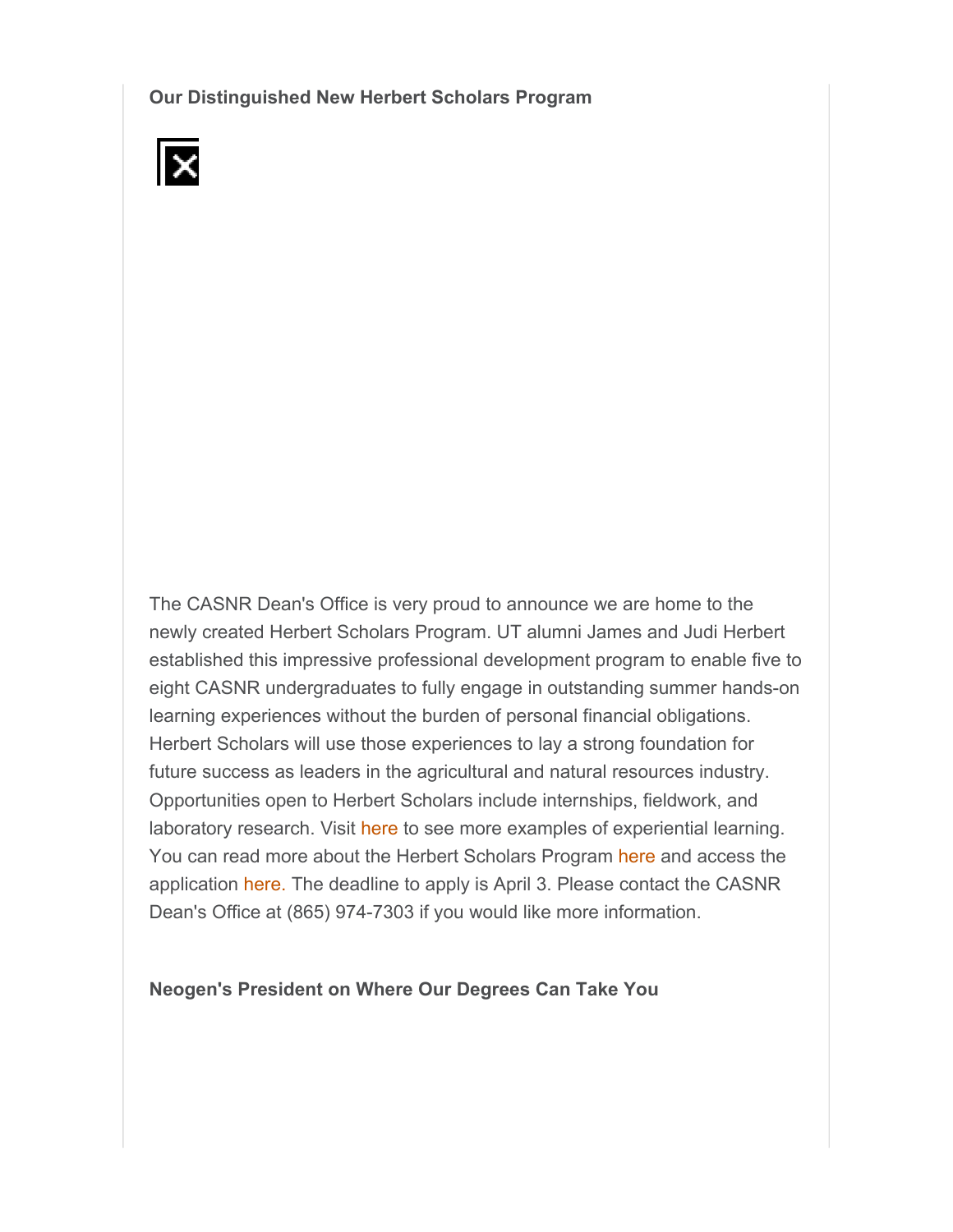For students, sometimes it helps to learn from someone who's been there before you. Rick Calk earned a degree in Food Science and Technology at CASNR in 1984 and now is the president and chief operating officer of Neogen, an international company that James Herbert—see item above—helped found and led for many years. Today Neogen employs more than 1,200 people and provides test kits and relevant products that detect dangerous substances in food and safeguard animal health.

Mr. Calk visited campus recently to talk with students. You can listen, too, thanks to a TN Magic Moments podcast.

**Meet Our Top VOL Justin Teel**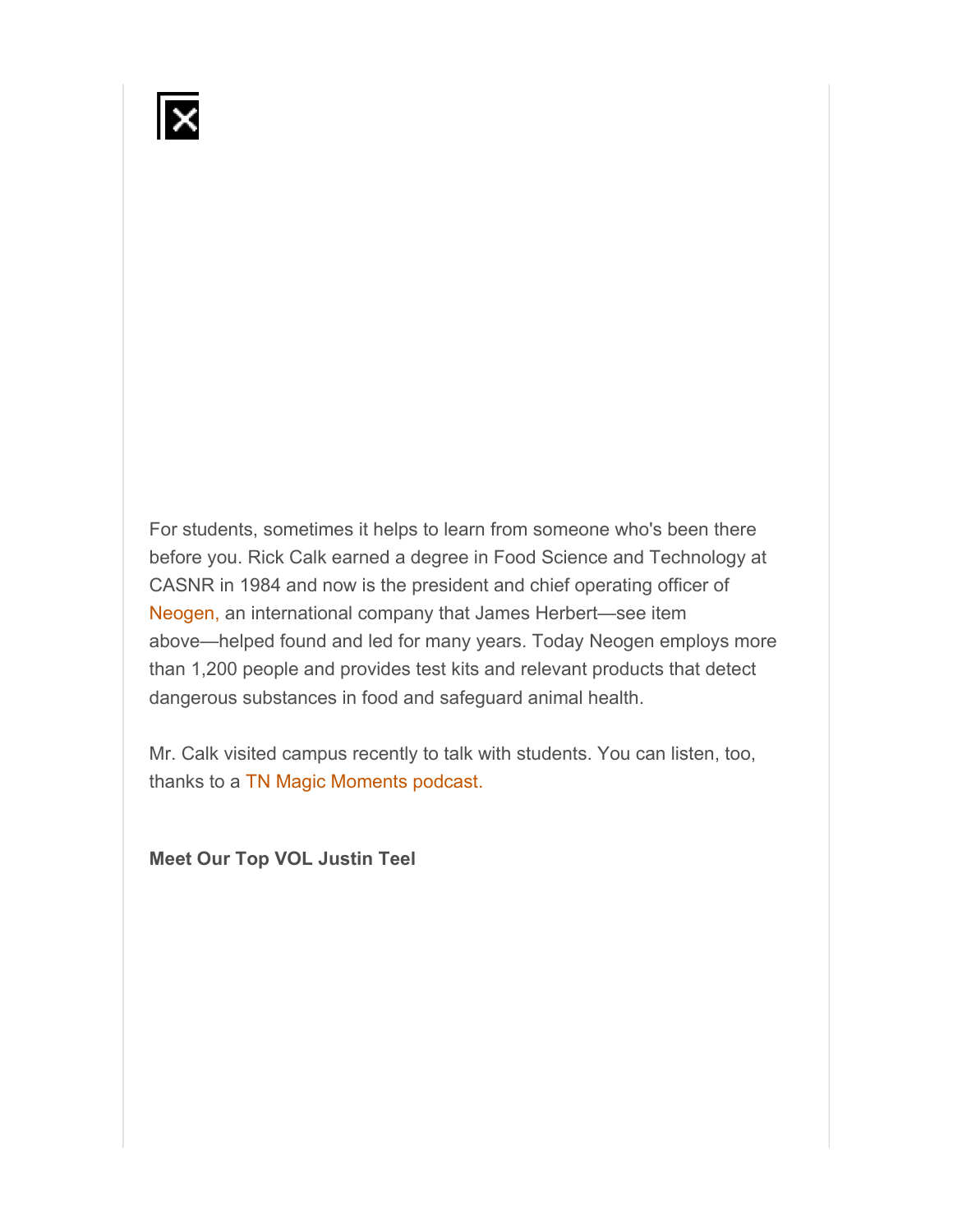Watch as Justin Crawford, host of UT's official talk show on the Volunteer Channel, interviews Dalton Teel, pictured above left. This sophomore Agriculture and Communications major is one of the first two students honored by the Student Homecoming Committee as Rocky Top Royalty Top Volunteers. Students university-wide voted for nominees based on their novel ideas of service projects and overall engagement. "Getting to be backed by (everyone in CASNR) and also be an advocate for my entire college at that level and platform was pretty awesome," Dalton says. Here's a link to the YouTube video.

#### **Biosystems Lecturer Andrew Sherfy Honored**

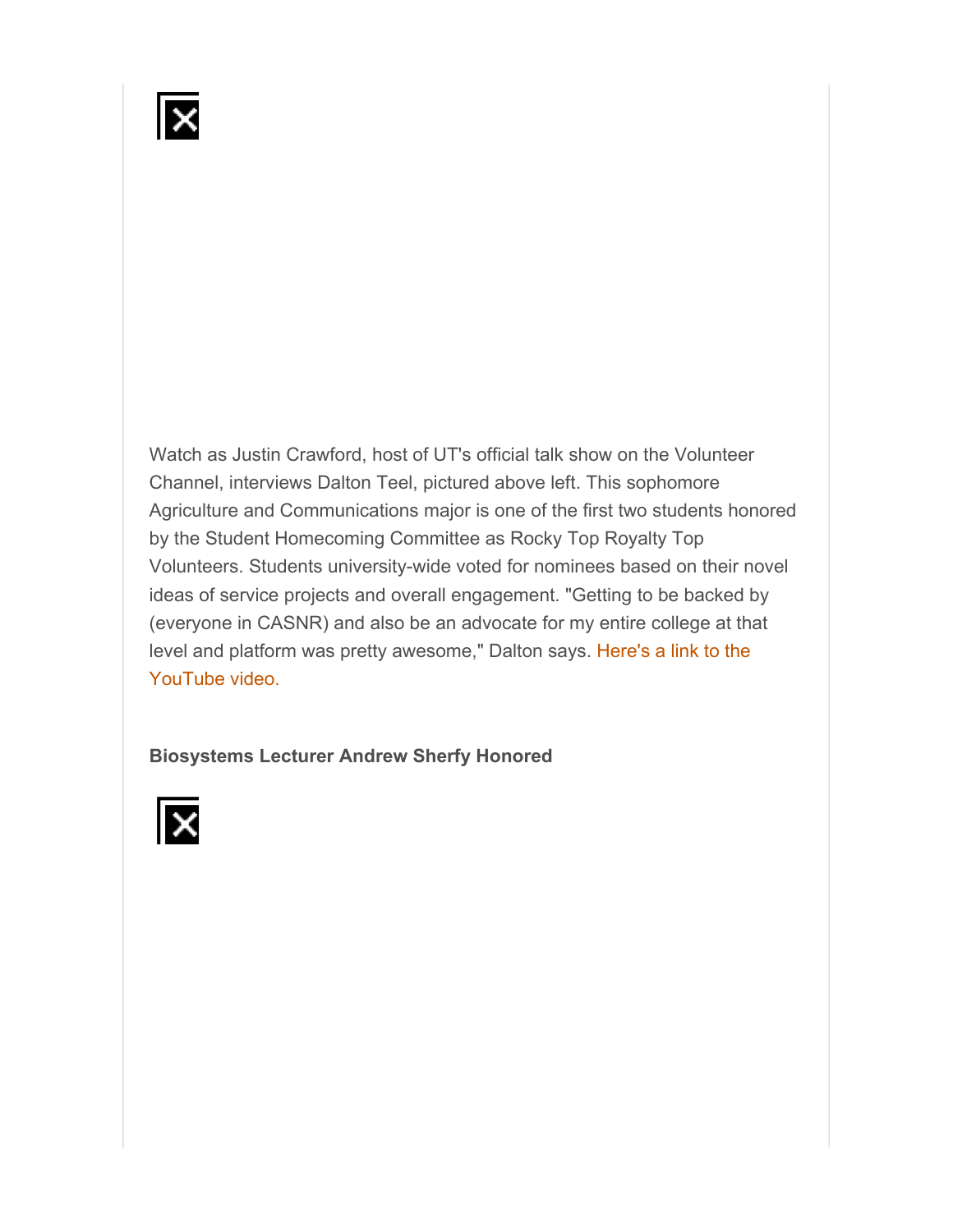The UT Knoxville Department of Biosystems Engineering and Soil Science has been working in cooperation with the U.S. Department of the Interior Office of Surface Mining Reclamation and Enforcement (OSMRE) and the Knox County Adopt-A-Watershed Program to develop a scientific problem-solving course focused on watershed science. This cooperative effort includes the creation and review of STEM (Science, Technology, Engineering, and Math) lesson plans; development of interactive laboratory sessions and outdoor exercises; and connection of high school students to UT professors. The program is being piloted at the L&N STEM Academy magnet school in downtown Knoxville

While a number of BESS faculty have supported this initiative, Lecturer and NRCS Liaison Andrew Sherfy, shown above collaborating with students, has been recognized by OSMRE for contributing his time, effort, and expertise to lead the development of this new STEM-specific course curricula.You can learn more about the effort here.

## Thinking Globally

**A Student with Classrooms in Three Nations**

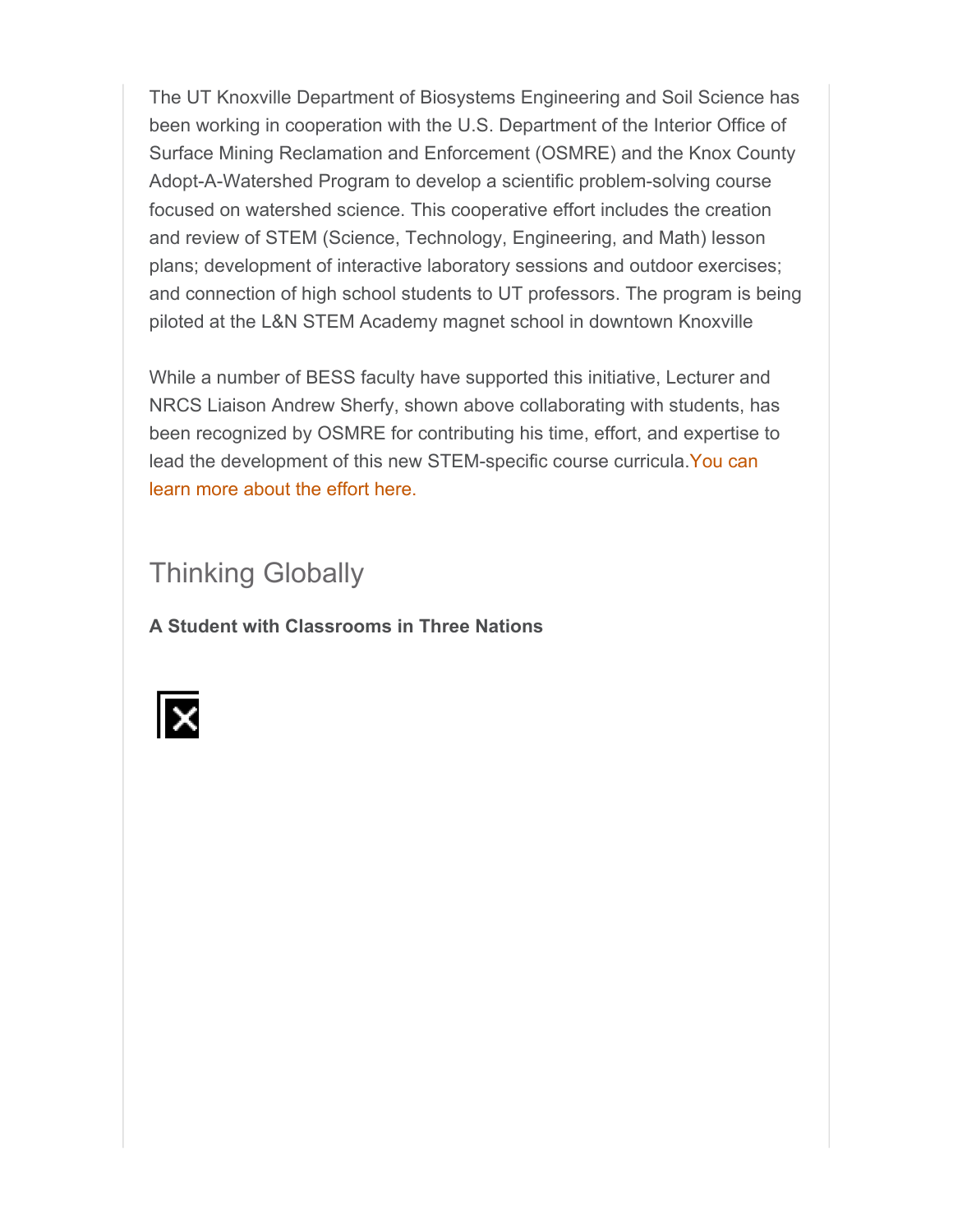Jack Hartfelder has taken his studies outside, far outside. This Wildlife and Fisheries Science major considers Thailand and Belize his classrooms, and most recently, Swaziland, a small country in southern Africa. From a highly competitive national call, Jack was selected to join the five-student cohort of the University of Florida International Research Experience for Students program (UF-IRES). This summer program in Swaziland consists of a threeweek study abroad experience followed by nearly two months devoted to conducting individual research alongside faculty mentors from the University of Florida, the University of Swaziland, and the University of Cape Town. Read about Jack's experiences here.



#### **Laying a Foundation for Food Security in Rwanda**

Food security for citizens, young and older, is the goal of a UTIA effort underway in the central east African nation of Rwanda.

A team from UTIA arrived in Rwanda in late January to kickstart a small farmer poultry initiative in partnership with USAID/Rwanda, Zamura Feeds Ltd., and the African Sustainable Agricultural Projects Foundation (ASAP), launched by UT alum and former Tyson CEO Donnie Smith, '80. More.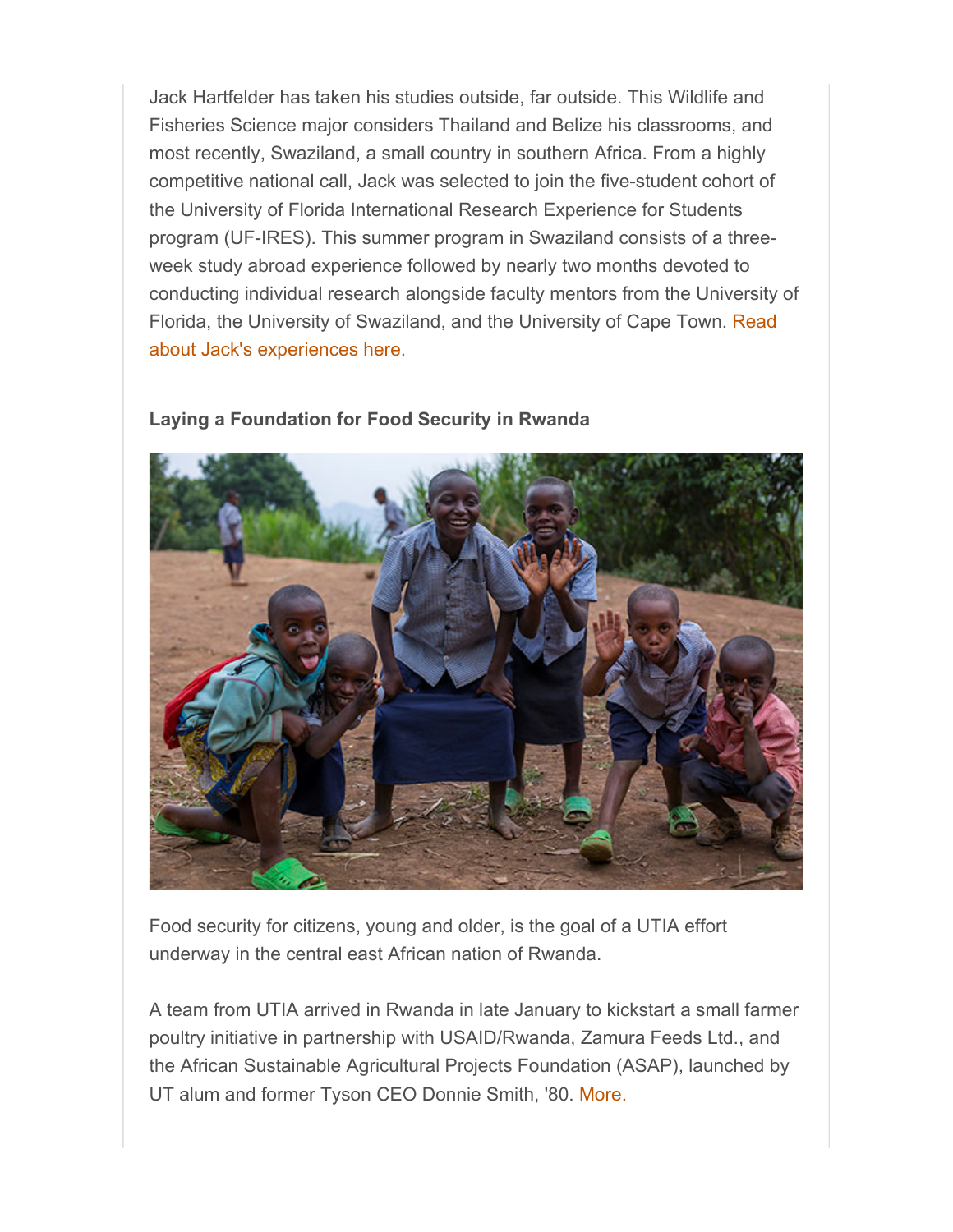#### **Exploring Partnerships with a Chinese University**



Last month, a four-member delegation from China's Jilin Agricultural University traveled to Knoxville to explore teaching and research partnerships. Visitors included Qu Zhengwen (Assistant to the University President), Li Yadong (Professor, College of Horticulture), Liu Shuyan (Professor, College of Agriculture), and Wei Xiaoming (Dean, International Cooperation and Exchange Office). Shown meeting with them above are, on left, Dr. Max Cheng, professor in the Department of Plant Sciences; at center are Dr. Tom Gill, International Programs Director and Smith Chair, and CASNR Associate Dean John Stier; and, third from the right, is Dr. David White, an Associate Dean and Associate Director of UT AgResearch.

To learn about the many, diverse study-abroad opportunities available to CASNR students, visit ag.tennessee.edu/casnr/studyabroad or stop by the UTIA International Programs Office in 110 Morgan Hall.

**The Can-Structed Bridge**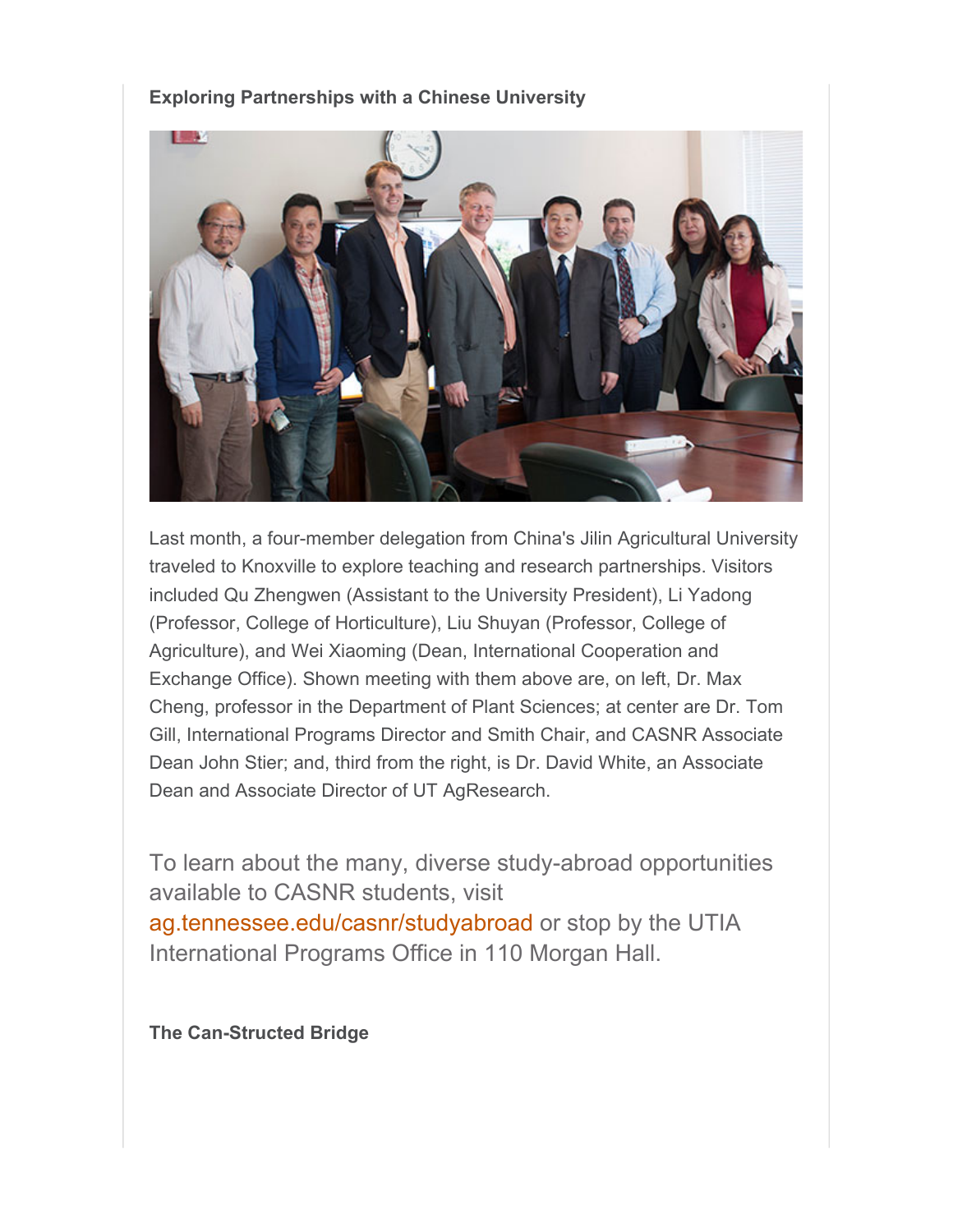Last semester, seven University of Tennessee construction science students used canned foods to build a replica of the Henley Street Bridge. Their model was one of thirteen entries in the Knoxville Can-Struction Competition. The construction science students' entry was a spectacular rendition of the iconic bridge. At fourteen feet long and five feet tall, using water bottles and LED lights to serve as the Tennessee River, and more LED's at the top to spread holiday cheer, the bridge was a lovely tribute to downtown Knoxville. On the day of competition, the team members spent five hours stacking and securing 2,814 cans to form the precisely scaled replica. The cans were collected with funds provided by the Tennessee Road Builders Association.

Once created and displayed, the structures are disassembled and the cans are donated to the Second Harvest Food Bank. In the past, most of the food has stayed in Knox County, but in the wake of the devastating wildfires last fall in the Sevier County area, many of the cans went there. As a result of the creativity and generosity of all who participated, many East Tennessee families were more food secure during the holiday season.

#### **Meet Genomics Professor Feng Chen**

In his teaching philosophy, Dr. Feng Chen of the Department of Plant Sciences says he views teaching and research as "inseparable components of academic scholarship. Research

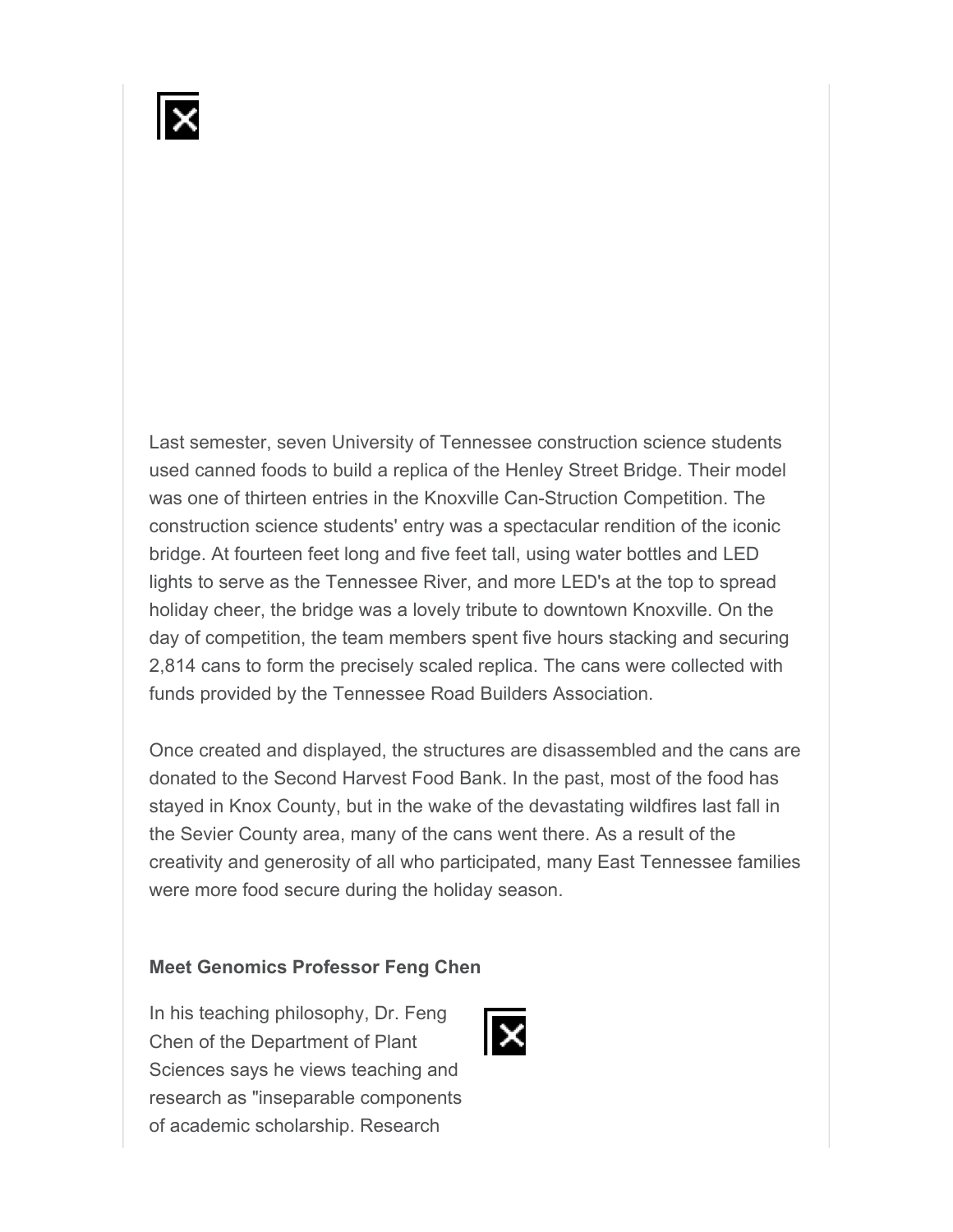provides the knowledge base for teaching, and teaching disseminates research findings."

Dr. Chen says, "I aim my academic career at both performing original scientific research and being an educator to impart this knowledge to younger generations."

The essence of college and graduate school education, he believes, is actually self-education, with teachers as facilitators. Learn more about his perspective here.

### **Alpha Gamma Rho Named UT Fraternity of the Year**



At the UT Greek Awards program in February, the Alpha Kappa Chapter of Alpha Gamma Rho was honored as fraternity of the year. Members are jubilant about the honor and very thankful for the support they have received from Institute of Agriculture.

A high percentage of AGR members are either students in our college, from a farming background, or former members of FFA or 4-H, and often all three, so CASNR and the Institute always have enjoyed a close relationship with this professional-social fraternity. Across 66

years, UT's AGR chapter has served nearly 1,300 young men with its goal "to make better men." We are justly proud of the chapter and invite you to learn more about it.

#### **FFA Members Visit on Goodwill & Varsity Tours**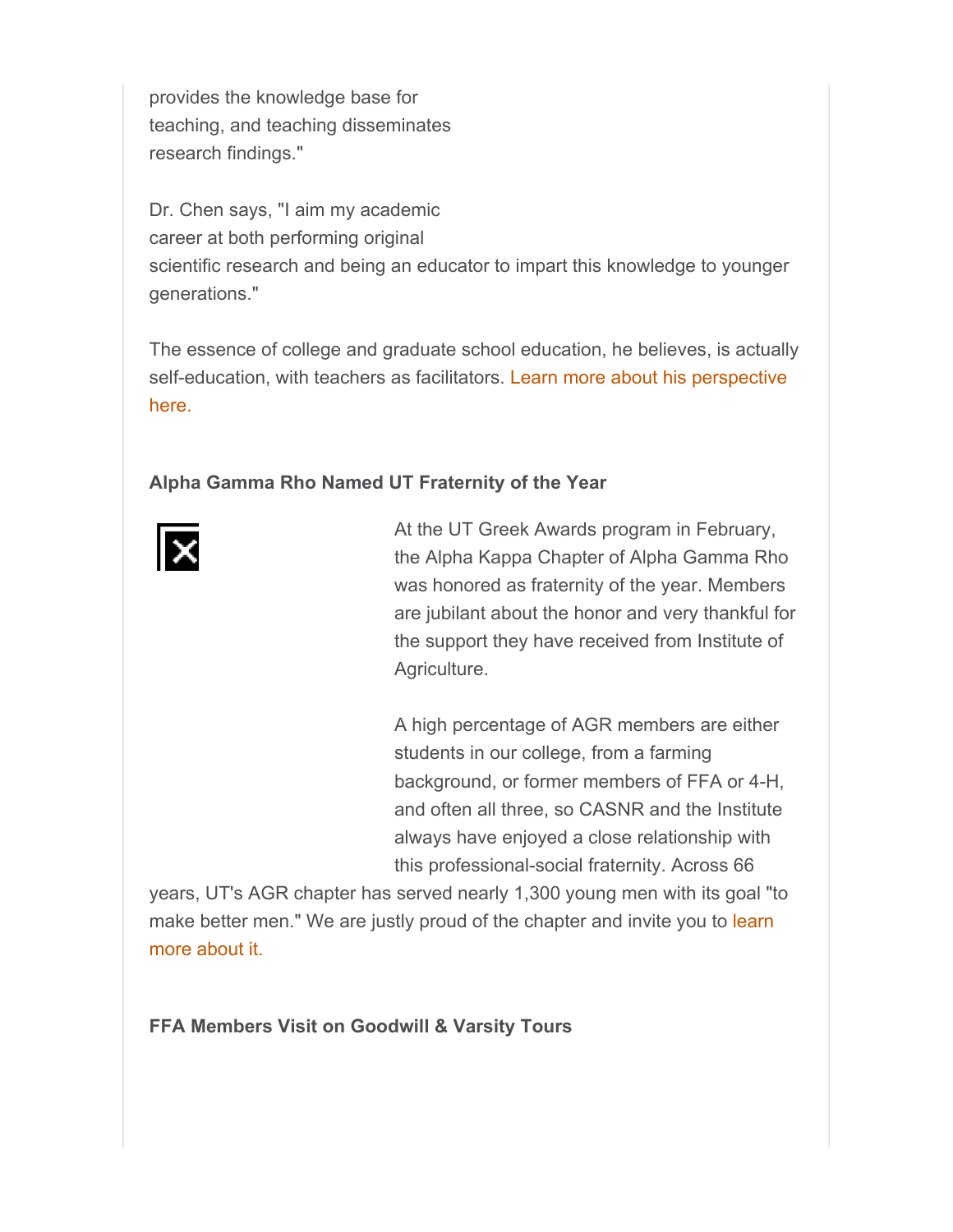Faculty, staff, and students saw familiar blue jackets on campus when 280 FFA members from East and Middle Tennessee visited last month. The youth came to hear state FFA officers speak during a stop on the officers' statewide Goodwill Tour. The FFA members also toured the university while here.

Last November, our number of Tennessee FFA visitors was even higher. Some 600 youth from across the state participated in a FFA Varsity Visit. The members spent a weekend learning about the opportunities UT offers and participating in workshops designed to enhance their leadership and personal development. The Department of Agriculture Leadership, Education and Communications hosted the visit with assistance from the CASNR Dean's Office and CASNR Ambassadors. More about their visits here.

**HungerU Inspires Us All**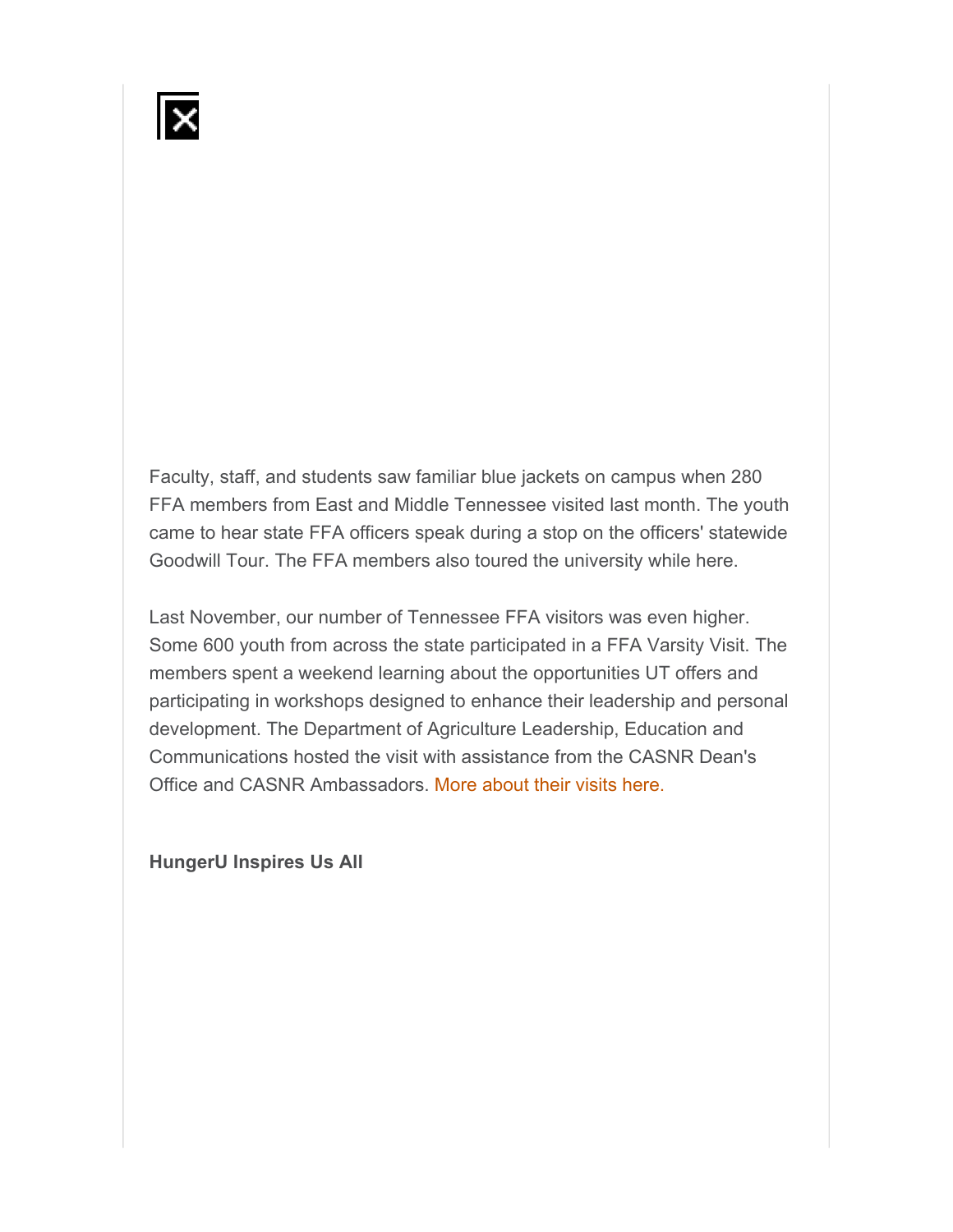

We in CASNR were excited to host a visit by HungerU in October. The visit raised student awareness of issues connected to hunger, both in the U.S. and around the world, as well as how they can be a part of the solution—personally and professionally.

HungerU is a free exhibit that travels to campuses throughout the nation to raise awareness of nutrition security issues. Its philosophy is that students of all disciplines have the potential to be part of the global hunger solution now and throughout their lifetimes. The exhibit uses everything from

dynamic conversation to interactive tools, including a six-foot remote-controlled T-Rex, to capture students' attention and teach them important facts about global food insecurity. HungerU's staff of recent graduates and young

lx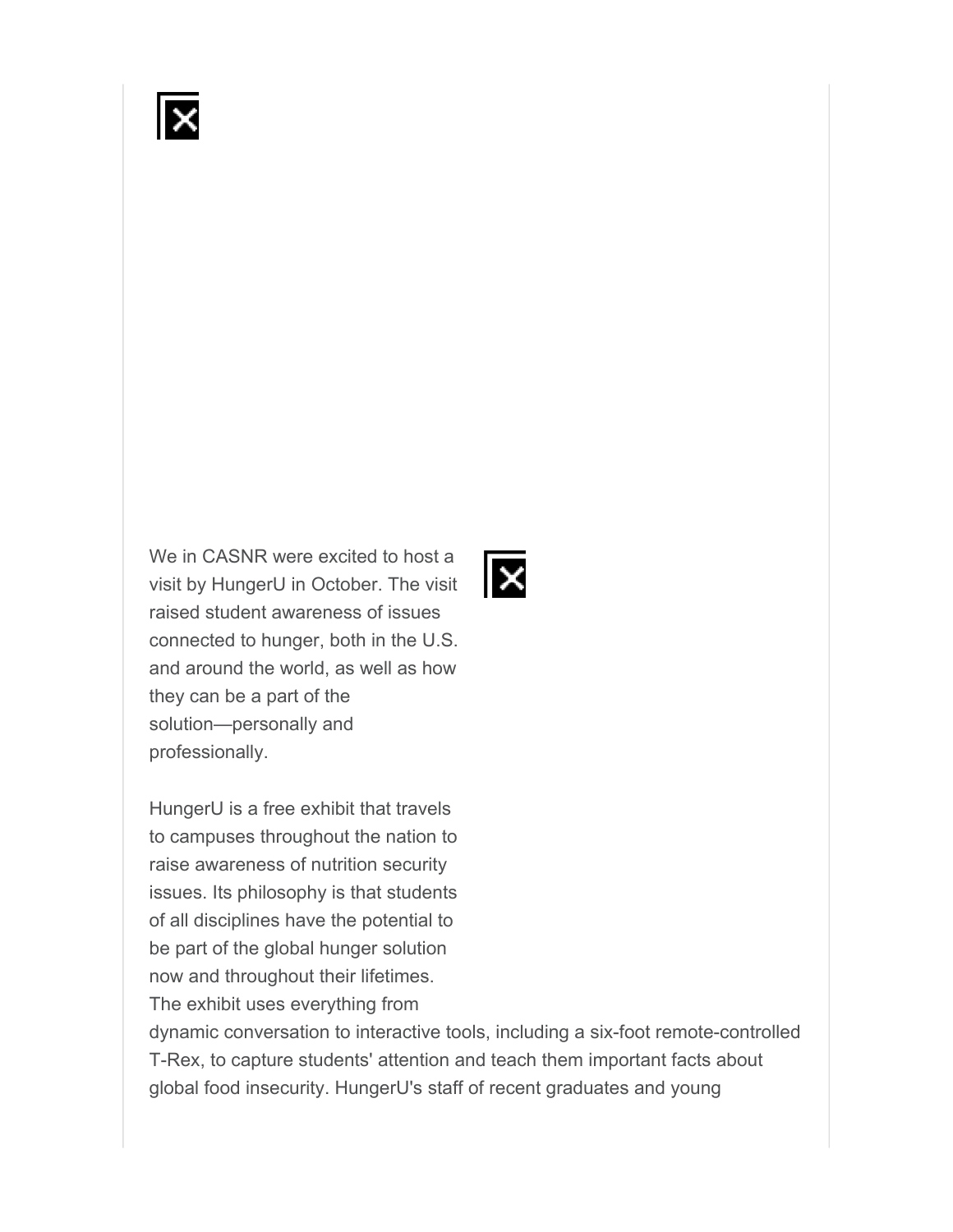professionals share the information with students as peers. You can find more about HungerU on Facebook and Instagram.

**Our Heartfelt Thanks**



The fourth Big Orange Give online giving campaign gave CASNR many reasons to be thankful. The campaign, which ran the week prior to Thanksgiving, exceeded nearly every fundraising goal it set! CASNR sped past its original goal of \$20,000 on Tuesday and, by week's end, over \$34,000 had been raised.

Contributions support scholarships for incoming and enrolled students. Donations to individual VOLstarter crowdfunding projects also counted during the online campaign. Three achieved their goals during the week, and a fourth reached its goal just days later. Three of these were for UTIA projects.

"It is clear that our alumni and friends truly believe in the real-life solutions UTIA strives to create each and every day," says Chancellor Tim Cross. "The overwhelming support enables our colleges to work even harder educating our students, researching for our future, and providing outreach for our community."

The VOLstarter project for the UT Gardens, Knoxville received more than \$22,000 to support research, education, and community outreach in the State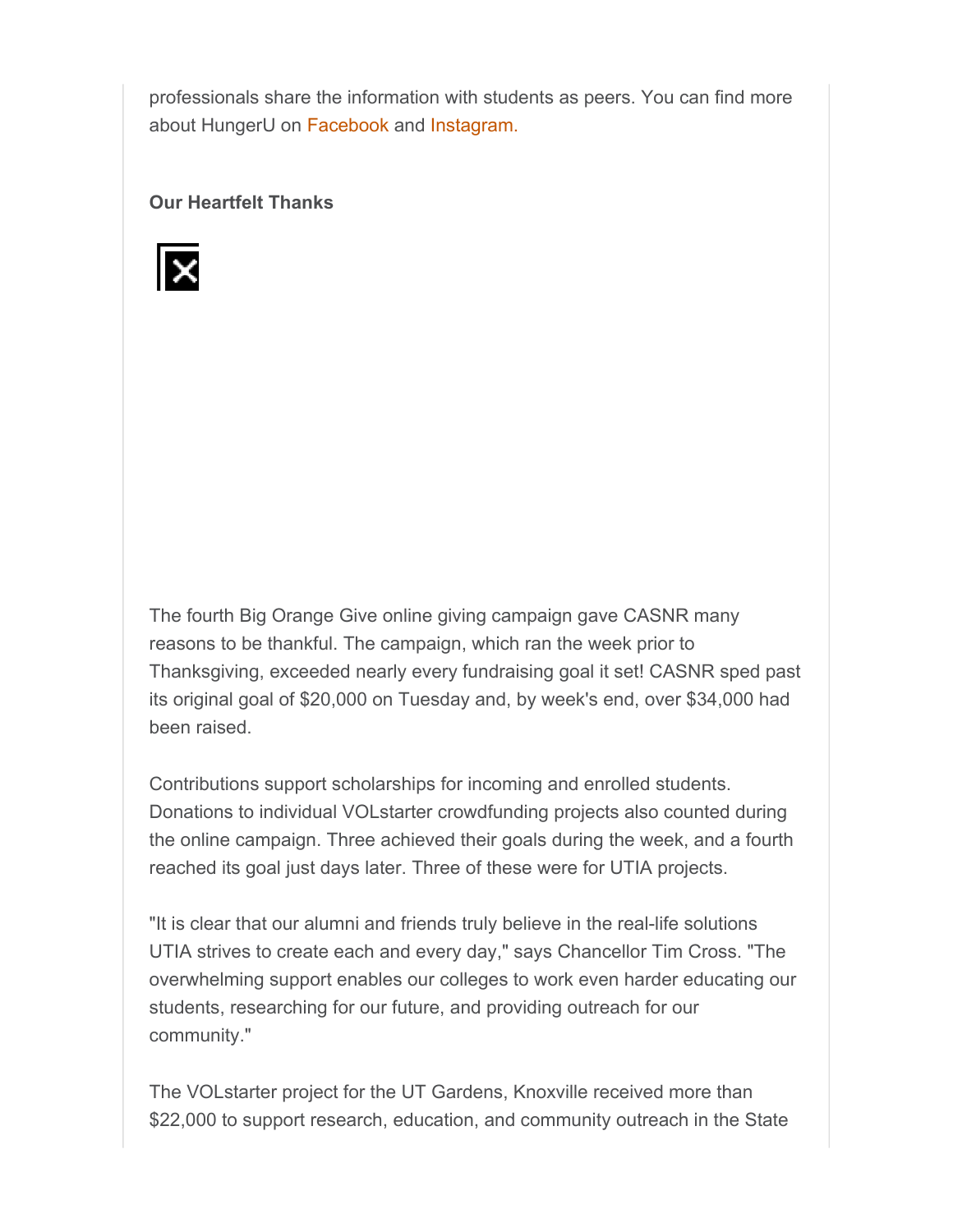Botanical Garden. This set a new record for amounts UT projects have raised through the crowdfunding platform. We thank you for making these opportunities possible and invite you to read comments from people whose lives have been enhanced because of the support Big Orange Give receives from alumni and friends. You can find the article here.

#### **Seniors, Join in Commemorating Your Class Year**



Each year, graduating students take part in Senior Impact. By contributing an amount that matches your class year—\$20.17 for 2017—you celebrate your class year as you advance your alma mater. These modest contributions add up to big impacts indeed. Our college expresses its appreciation for your support with a CASNR pin and commemorative Senior Impact cords you can wear at graduation.

"Seniors have witnessed the impact of philanthropy across campus during their time and are ready to make the next step by giving back," says Gina

Martin, director for the Center of Student Alumni Programs. "Students are grasping that every gift truly makes a difference, and to do their part by making a gift of any size year after year."

We invite our seniors to make their own Senior Impact by visiting AdvanceUTIA.com/seniorgift.

#### **Important Dates Ahead**

- Monday, March 13, through Friday, March 17—**Spring Break**
- Monday, April 3—**Deadline for Herbert Scholars applications**
- Friday, April 14—**Spring Recess**